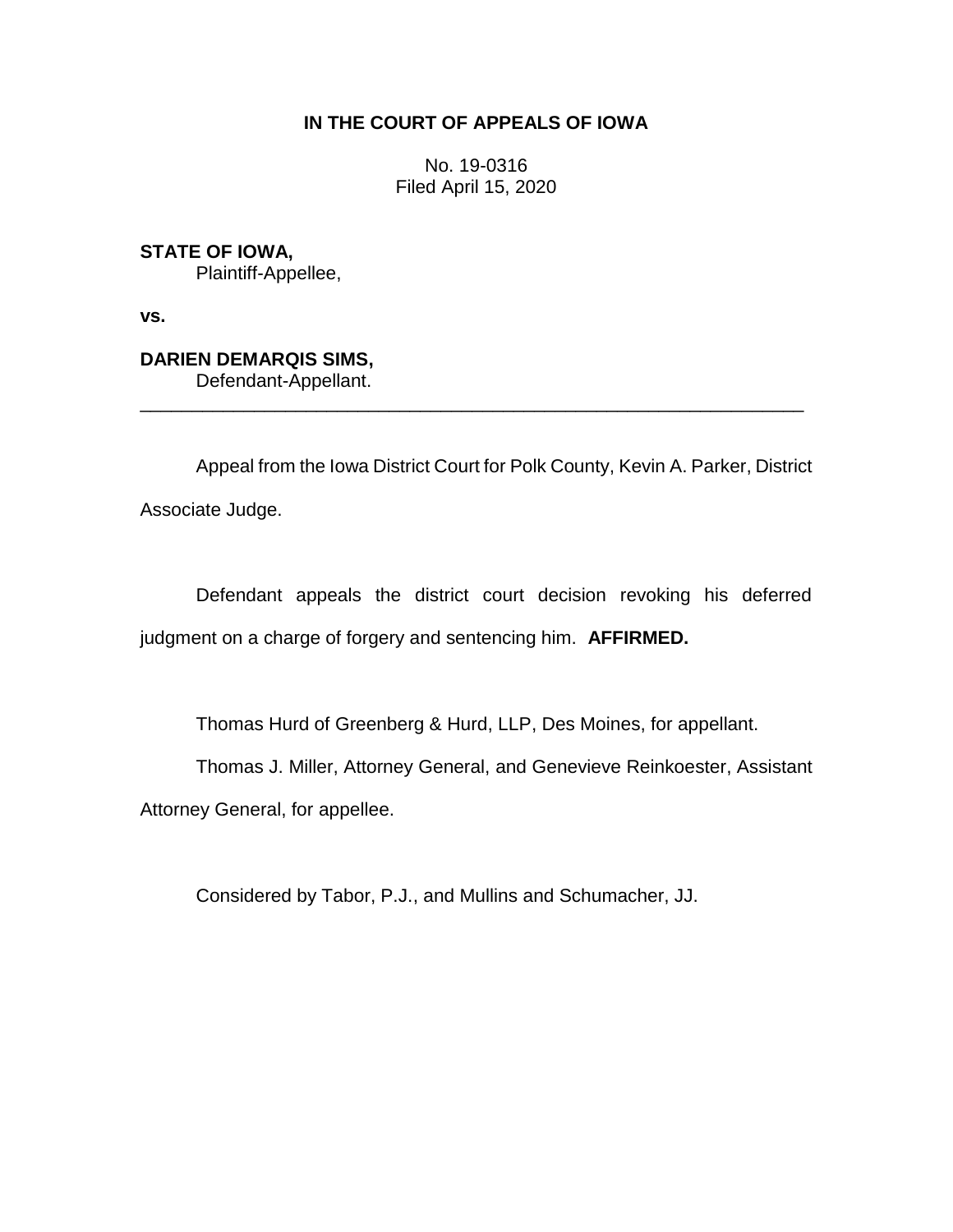#### **SCHUMACHER, Judge.**

Darien Sims appeals the district court decision revoking his deferred judgment on a charge of forgery and imposing sentence. We conclude the district court did not abuse its discretion in revoking Sims's deferred judgment, as Sims admitted he violated terms of his probation. We also find the district court did not improperly consider an unproven or unprosecuted offense when sentencing Sims. Accordingly, we affirm the decision of the district court.

#### **I. Background Facts & Proceedings**

Sims was charged with forgery and identity theft. He entered into a plea agreement in which he agreed to plead guilty to forgery, in violation of Iowa Code section 715A.2(2)(a) (2017), a class "D" felony. Sims was given a deferred judgment and placed on probation for two years. The charge of identity theft was dismissed.

On July 16, 2018, Sims's probation officer filed a report of violation, alleging Sims had diluted urine samples in April and May and tested positive for marijuana in July. Sims stipulated that he violated the terms of his probation. On August 6, the court found him to be in contempt but stated he could purge the contempt by obtaining and maintaining full-time employment, obtaining a new substance abuse evaluation and attending treatment, and not committing any further violations. On November 6, an order was entered stating Sims had purged the contempt.

On January 16, 2019, Sims's probation officer filed a new report of violation, which asserted Sims (1) admitted using marijuana in August 2018, (2) tested positive for marijuana in September and December 2018, and (3) was fired from his employment in January 2019 and lied to the probation officer about it.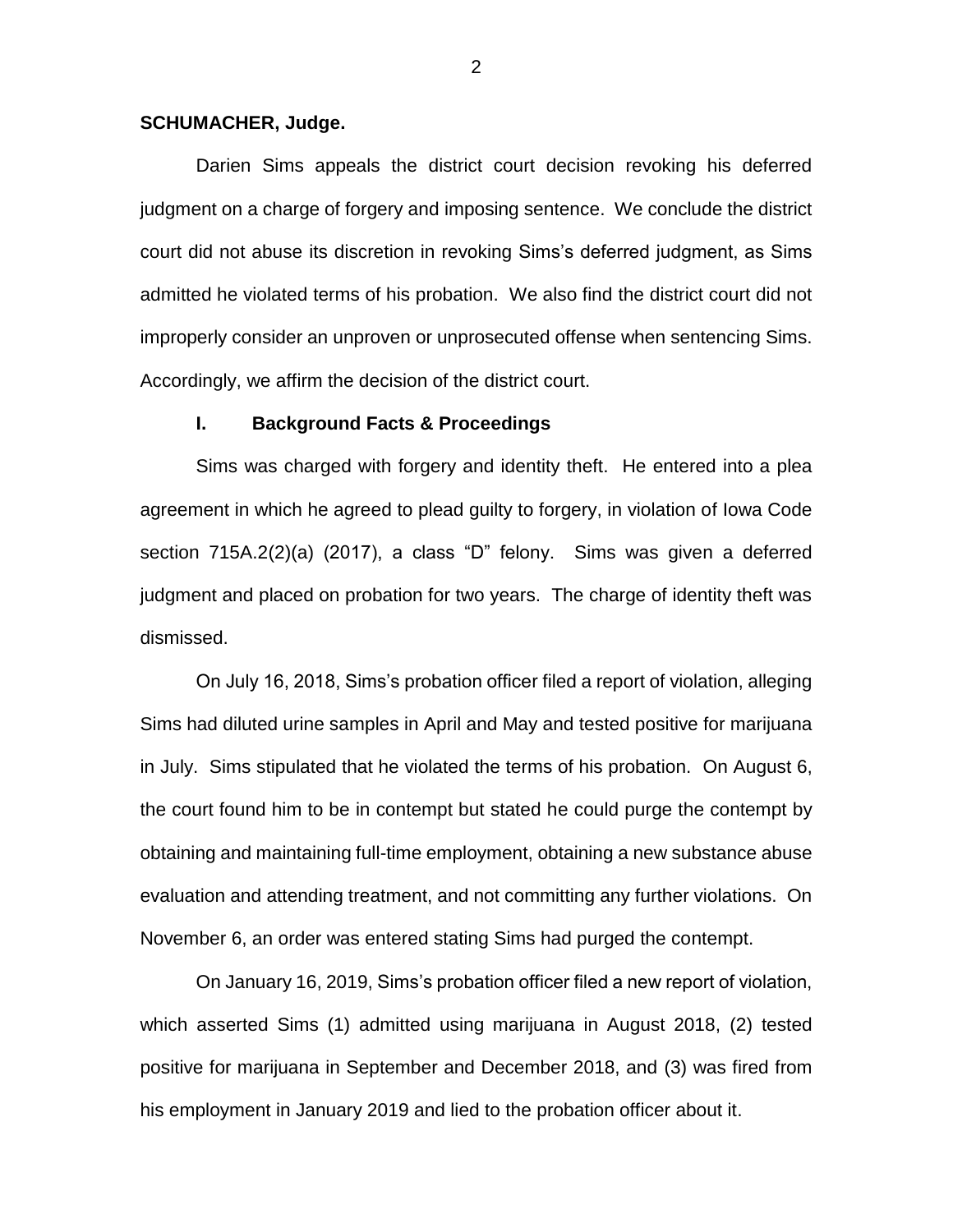At the probation revocation hearing, the court discussed Sims's admissions

about violating his probation:

The Court: Off the record, we've had some discussion. Mr. Sims was admitting that he did violate the terms of his probation given to him by the Court on February 20 of 2018 by not maintaining employment, by not being truthful with his probation officer, by having positive tests for THC. Is that correct, [defense counsel]? [Defense Counsel]: That is correct, yes, Your Honor.

Later, defense counsel stated, "[M]y client has stipulated to the violations,

stipulated generally to the disposition of this probation violation matter."

There was also the following discussion about Sims's marijuana use:

The Court: And then also you tested for THC.

The Defendant: Yes, I admitted to them uses and I completed—I went to treatment, I completed treatment, and I had dropped clean, I thought. So I don't get the problem, I really don't.

The Court: Well, your last, your analysis—

The Defendant: The last time—

The Court: —was positive 12/6.

The Defendant: No, my last one that was negative was, like, January 4.

The district court order stated, "The Defendant STIPULATES to have violated the terms of his probation by *as stated in [the report of violation] filed 1/16/19.*" (Emphasis in original). The court revoked Sims's deferred judgment and found him guilty of forgery. Sims was sentenced to a term of imprisonment not to exceed five years. The sentence was suspended, and Sims was placed on probation for two years. Sims was required to attend a violators' program at the Fort Des Moines Correctional Facility. Sims now appeals the revocation of his deferred judgment and sentence.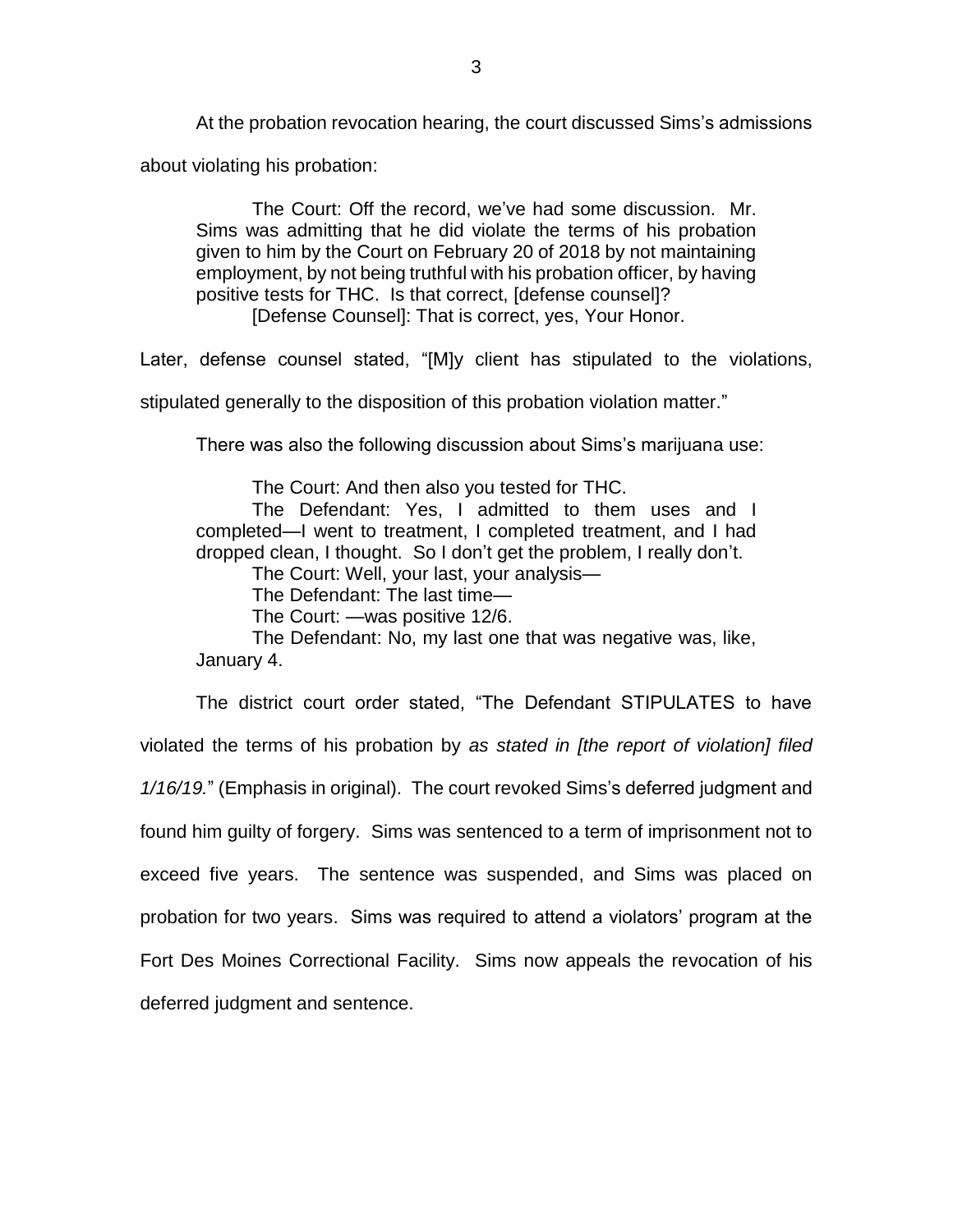## **II. Revocation of Deferred Judgment**

Sims states the report of violation filed on January 16, 2019, contained three factors: (1) an admission of marijuana use in August 2018; (2) positive tests for marijuana in September and December 2018; and (3) failure to maintain employment and lying about it. He claims he only admitted to the second and third factors. Sims contends the district court improperly relied on the first factor—an admission of marijuana use—as a reason for revoking his deferred judgment.

"We will overturn a revocation of probation only if there has been an abuse of discretion." *State v. Covel*, 925 N.W.2d 183, 187 (Iowa 2019). "An abuse of discretion occurs when the court exercises its discretion on grounds or for reasons that are clearly untenable or unreasonable." *Id.* We may find grounds untenable if they are based on an erroneous application of the law. *Id.*

In determining whether probation should be revoked, the court considers (1) "whether the person has acted in violation of one or more conditions of his or her probation," and (2) "whether the person should be committed to prison or whether the court should take other steps to protect society and improve chances of rehabilitation." *Id.*

Sims does not dispute that he admitted to at least two probation violations having positive drug tests and failing to maintain employment, while lying about his employment. Based on his admissions, Sims acted in violation of one or more conditions of his probation. Even if Sims did not admit to a third violation, using marijuana, the revocation of his probation may be supported by the two factors he admitted to in the probation revocation proceedings.

4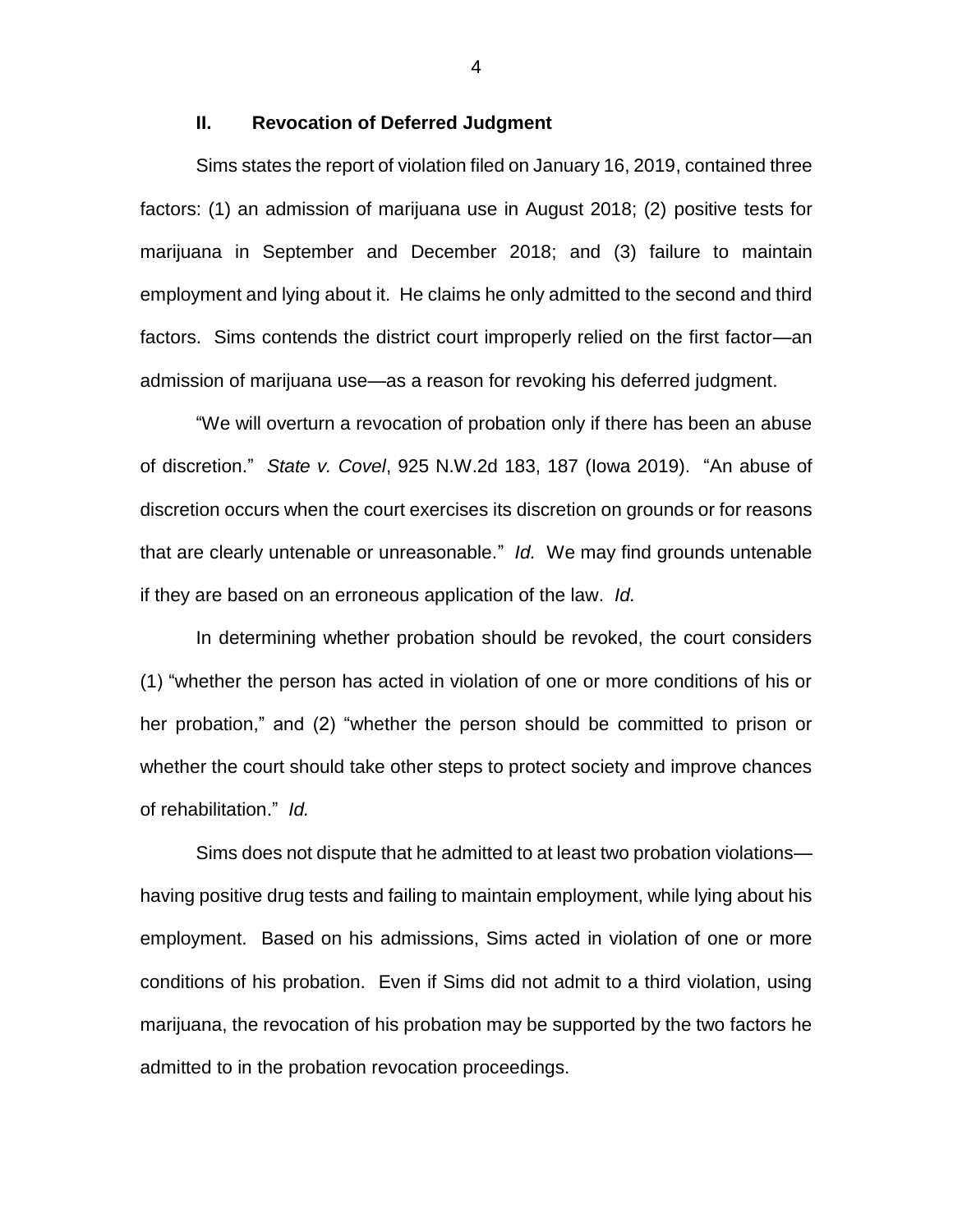The district court could reasonably conclude Sims's probation should be revoked because Sims's conduct did not improve after his first probation revocation proceeding. In the first report of violation, Sims's probation officer reported he had diluted urine samples in April and May and tested positive for marijuana in July. Although Sims was found in contempt and then purged the contempt, the same conduct continued. As was reported by the probation officer in the second report of violation, Sims had positive tests for marijuana in September and December. We conclude the district court did not abuse its discretion in revoking Sims's deferred judgment.

### **III. Sentencing**

Sims alleges the district court improperly considered the unprosecuted and unproven violation of using marijuana when sentencing him. He denies admitting to using marijuana in August 2018 at the probation revocation hearing. Because he argues he did not stipulate to all of the violations in the report, he asserts the court wrongly stated in the written probation order that he stipulated to violating the terms of his probation as set out in the report of violation filed on January 16, 2019.

"We review sentencing decisions for an abuse of discretion when the sentence is within the statutory limits." *State v. Gordon*, 921 N.W.2d 19, 24 (Iowa 2018). There is an abuse of discretion when "the district court exercises its discretion on grounds or for reasons that were clearly untenable or unreasonable." *State v. Thompson*, 856 N.W.2d 915, 918 (Iowa 2014). If the evidence supports the sentence, the district court did not abuse its discretion. *Gordon*, 921 N.W.2d at 24–25.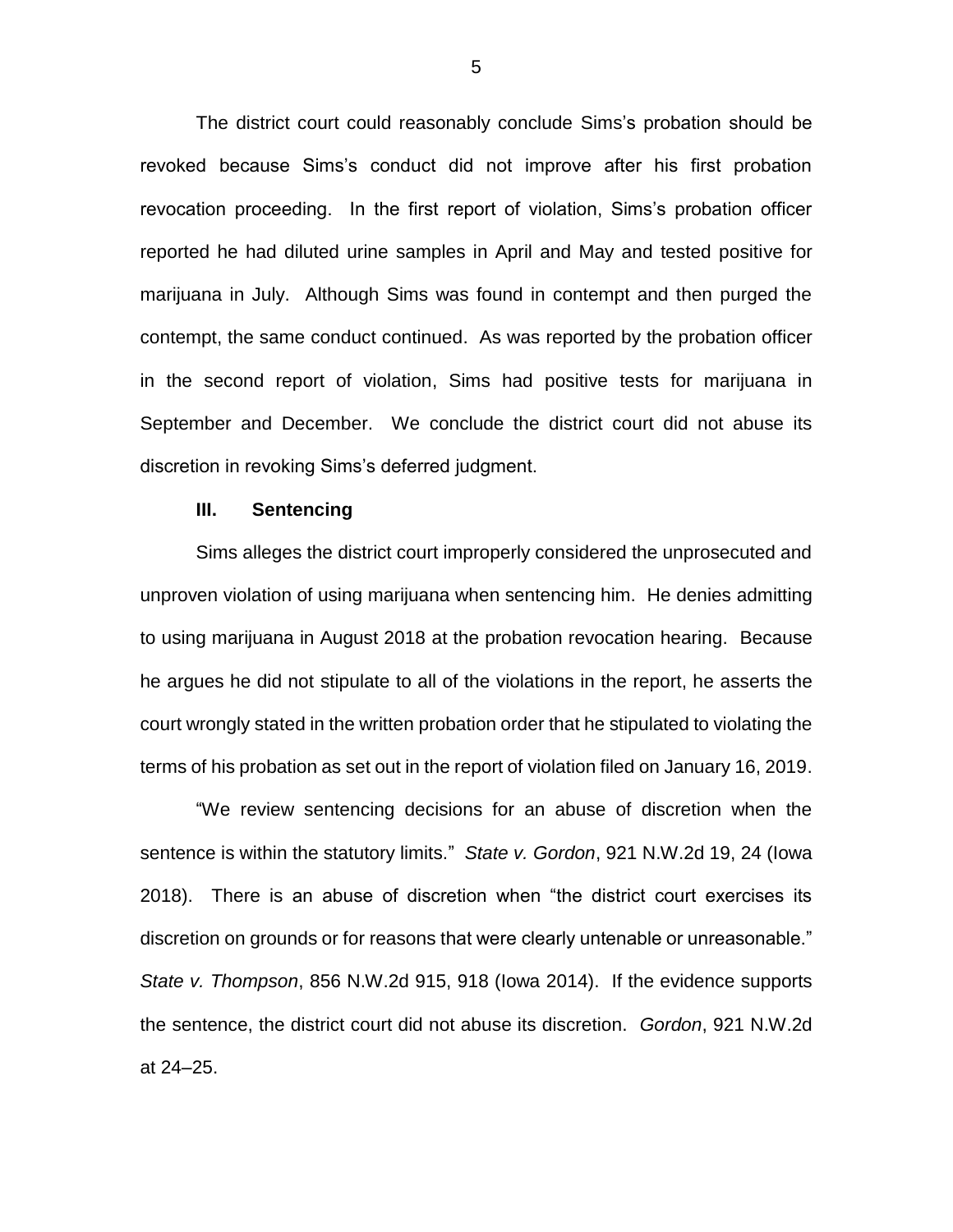"A court may not consider an unproven or unprosecuted offense when sentencing a defendant unless (1) the facts before the court show the accused committed the offense, or (2) the defendant admits it." *Id.* at 25. At the revocation hearing, the defense attorney stated, "[M]y client has stipulated to the violations, stipulated generally to the disposition of this probation violation matter." Also, when the court stated Sims tested positive for THC, Sims stated, "Yes, I admitted to them uses and I completed—I went to treatment, I completed treatment, and I had dropped clean, I thought." By his statement, Sims admitted to marijuana use in the past.

In his reply brief, Sims contends his statement at the hearing could not refer to using marijuana in August 2018. Sims claims his statement at the probation revocation hearing admitting to marijuana use referred to an earlier time, prior to when he attended treatment. The report of violation states, "[T]he Defendant selfadmitted to using marijuana before his court hearing on 8/6/18." The probation order filed on August 6 required Sims to obtain a new substance abuse evaluation within three days and immediately enter into treatment. We infer from this record that the marijuana use before the court hearing on August 6 occurred prior to the time Sims attended treatment. For this reason, Sims's admission at the probation revocation hearing that he used marijuana before he went to treatment can be taken as an admission of the allegation of marijuana use in the report of violation.

Sims admitted to using marijuana and we conclude the district court did not improperly consider an unproven or unprosecuted offense when sentencing him. We conclude the court did not abuse its discretion by sentencing him to a term of

6